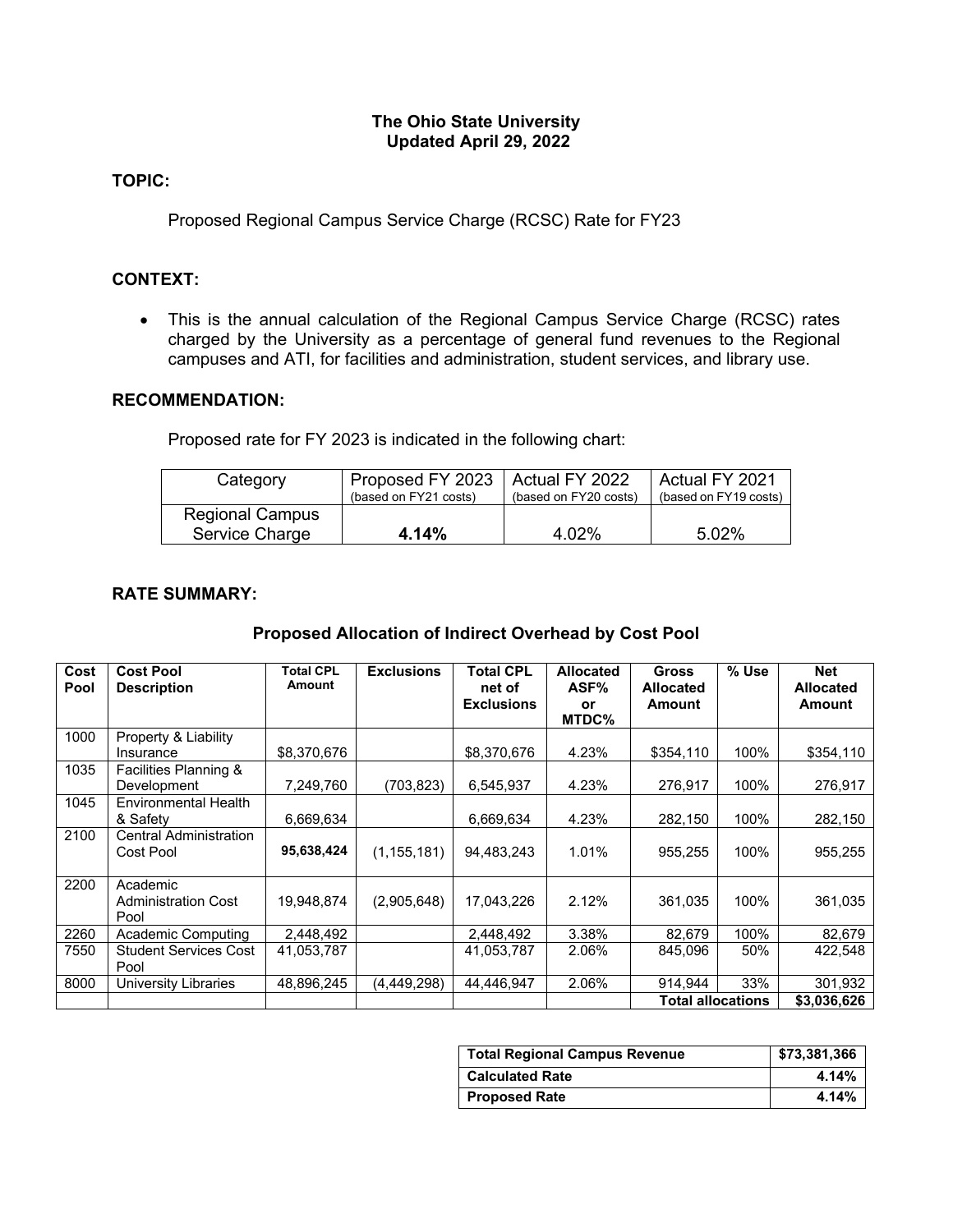# **Notes:**

- The calculation allocated approximately 30% of its costs from the facilities cost pools and 70% of its costs from the general administration cost pools.
- The current year's calculated rate employed a methodology similar to the one used for the internal overhead rate calculation.
- A modest decrease of \$525 thousand (0.7%) in the revenue base is attributed to decreases Instructional fees at the ATI. Revenue decreases coupled with an increase in allocated costs of \$110 thousand (4%) resulted in a (4%) increase in the proposed RCSC rate as calculated.
- Increases in Property & Liability insurance costs and Central Administrative support costs were offset by removal of certain designated and restricted funds' allocated costs within the Student Services cost pool.
- A summary of the FY2019 FY2021 rates and total regional campus service charge collections for each campus is provided in Appendix A.
- A summary of the FY2019 FY2021 surcharge costs to be recovered and calculated rates is provided in Appendix B.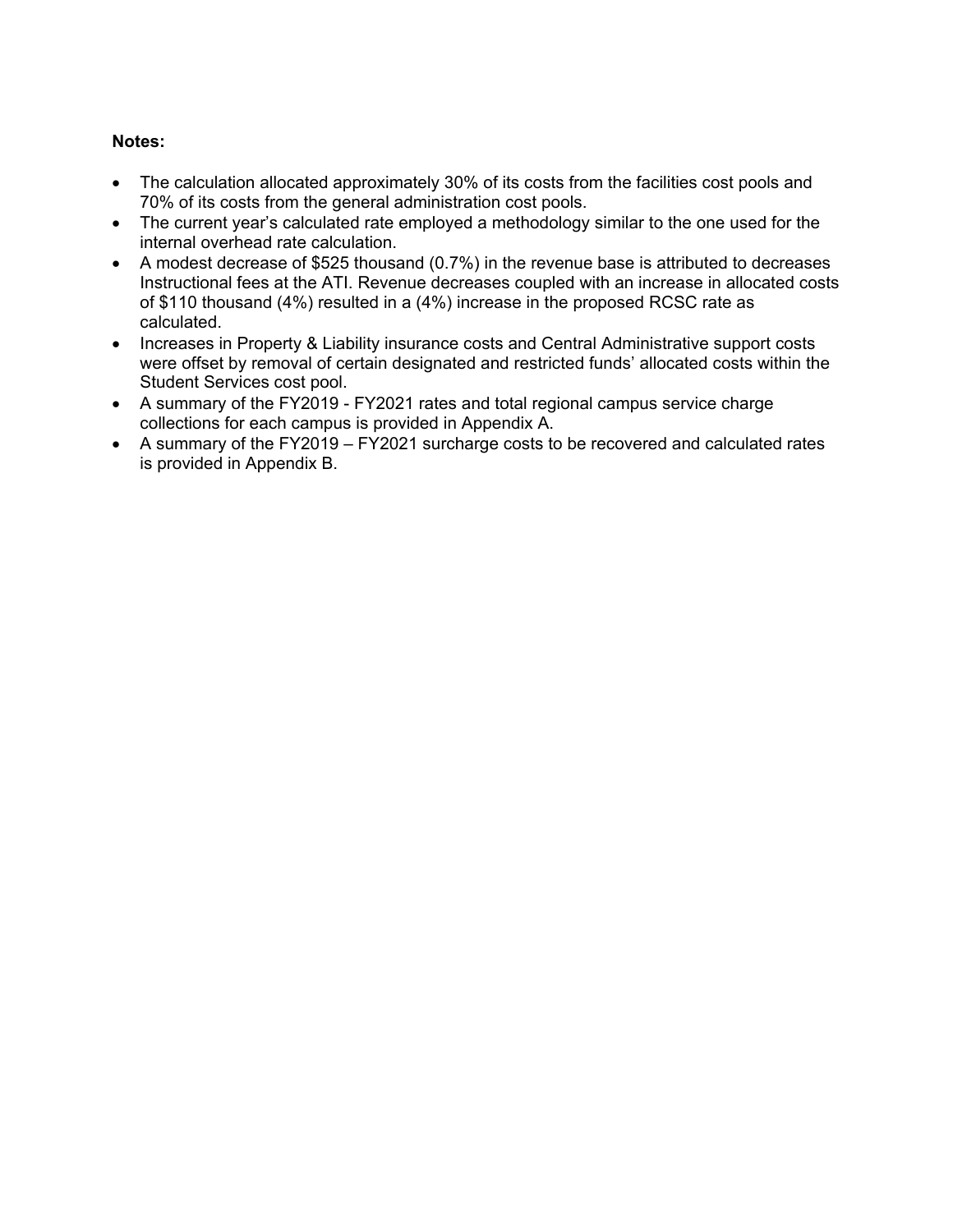**Appendix A – Total Regional Campus Service Charge Collections FY2019 - FY2021**

| <b>Fiscal Year (Rate)</b> | <b>FY2019</b><br>(5.28%) | <b>FY2020</b><br>(5.02%) | FY2021<br>(4.15%) |
|---------------------------|--------------------------|--------------------------|-------------------|
| ATI                       | 470,415                  | 418,588                  | 210,710           |
| Lima                      | 580,343                  | 542,761                  | 603,078           |
| Mansfield                 | 635,135                  | 613,864                  | 627,676           |
| Marion                    | 884,155                  | 674,216                  | 658,635           |
| <b>Newark</b>             | 1,519,623                | 1,467,831                | 1,533,360         |
| <b>Total</b>              | 4,089,671                | 3,717,260                | 3,633,458         |